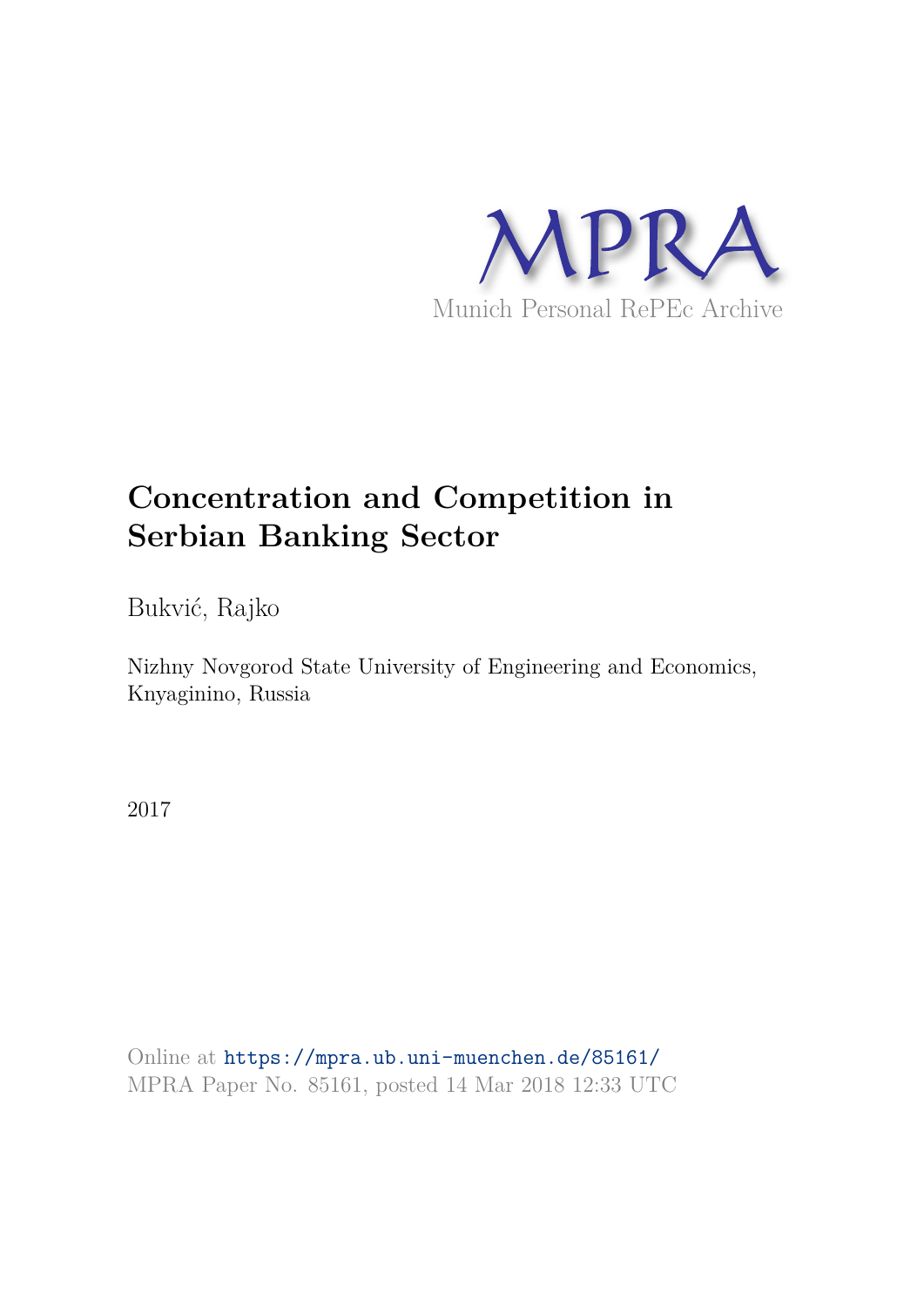# **CONCENTRATION AND COMPETITION IN SERBIAN BANKING SECTOR**

Rajko M. Bukvić

Geographical Institute "Jovan Cvijić" SASA, Belgrade, Serbia Nizhny Novgorod State University of Engineering and Economics, Knyaginino, Russia e-mail: r.bukvic@mail.ru

*Abstract. The paper analyzes the degree of concentration and competition in Serbian banking sector on the basis of bank financial statements for year 2016. It uses the traditional concentration indicators (CRn and HH indices), as well as the relatively rarely used Linda indices. The concentration degree is calculated based on five variables: total assets, deposits, capital, bank operating income and loans. It was demonstrated that in the case of the relatively large number of banks in Serbia, the existing concentration degree is low, which provides suitable conditions for the development of healthy competition among them.* 

*Keywords. Concentration, competition, banking sector, Serbia, indices Linda, Herfindahl-Hirschman index, concentration ratio*

JEL: C38, G21, L10

 $\overline{a}$ 

#### **1. INTRODUCTION**

The last few decades have seen considerable attention being put towards the analysis of development of competition, not only in so called real economy sector but in other branches, as well. Among these other branches, which are infrastructural both on a state level and for the international economy, the banking sector is of particular interest. Its importance has been growing not only in the countries of the former socialist world, which is related with the hugely increased role of market and the consequent deregulation in this and other sectors, but also in developed countries, where deregulation and liberalization processes have also taken place, followed by an integration (mergers and acquisitions) of banks. At the same time, the developed financial markets, especialy the European ones, have become more market-oriented. [Rajan & Zingales, 2003]. In modern economic theory it is assumed that in order to create an efficient market system in all economy segments, especially in the banking sector, it is necessary to provide a competitive environment. Competition in the banking sector is one of the forms of market competition. It appeared lather than competition in industry, but it is characterized by a high intesity and a great diveristy of forms and methods. The main characteristics of the bank competition are described in detail in [Коробова, 2006: 76–100].

After the political changes that took place in 2000, the Serbian banking sector has also undergone some significant changes. The once biggest banks ceased to exist (they were liquidated), some foreign banks entered the market, there were a few acquisitions, etc. At present, there are  $30<sup>T</sup>$  in the market, none of them having a significantly bigger share in the market. For small countries like Serbia, it is a considerable number, and it provides for a development of competition. Foreign banks entering the market and the processes of deregulation and liberalization have naturally created a tougher competition in the banking market. However, there are seemingly no serious and consequent analyses of competition in the market in question. The competition in this sector has not been of particular interest of researchers in the past, although Serbia (Yugoslavia) has had, unlike other socialist countries, considerably developed market relationships, at least in the real sector. Therefore, the most extensive and comprehensive monograph [Begović et al., 2002] does not consider the competition in this sector.

 The number of banks and employees in banking sector in the period between 2010 and 2016 is shown on the figure 1. Both the bank and employee figures have decreased substantially in the present decade, by 10% and 20% respectively. However, both figures are still considerable for the relatively small financial market of

<span id="page-1-0"></span><sup>&</sup>lt;sup>1</sup> Formally, number of banks in Serbia at December 31st 2016 was 31, because Bank of China Srbija a.d. Beograd received work permit December  $20<sup>th</sup>$  2016. Of course, data about its business cannot be included in this analysis.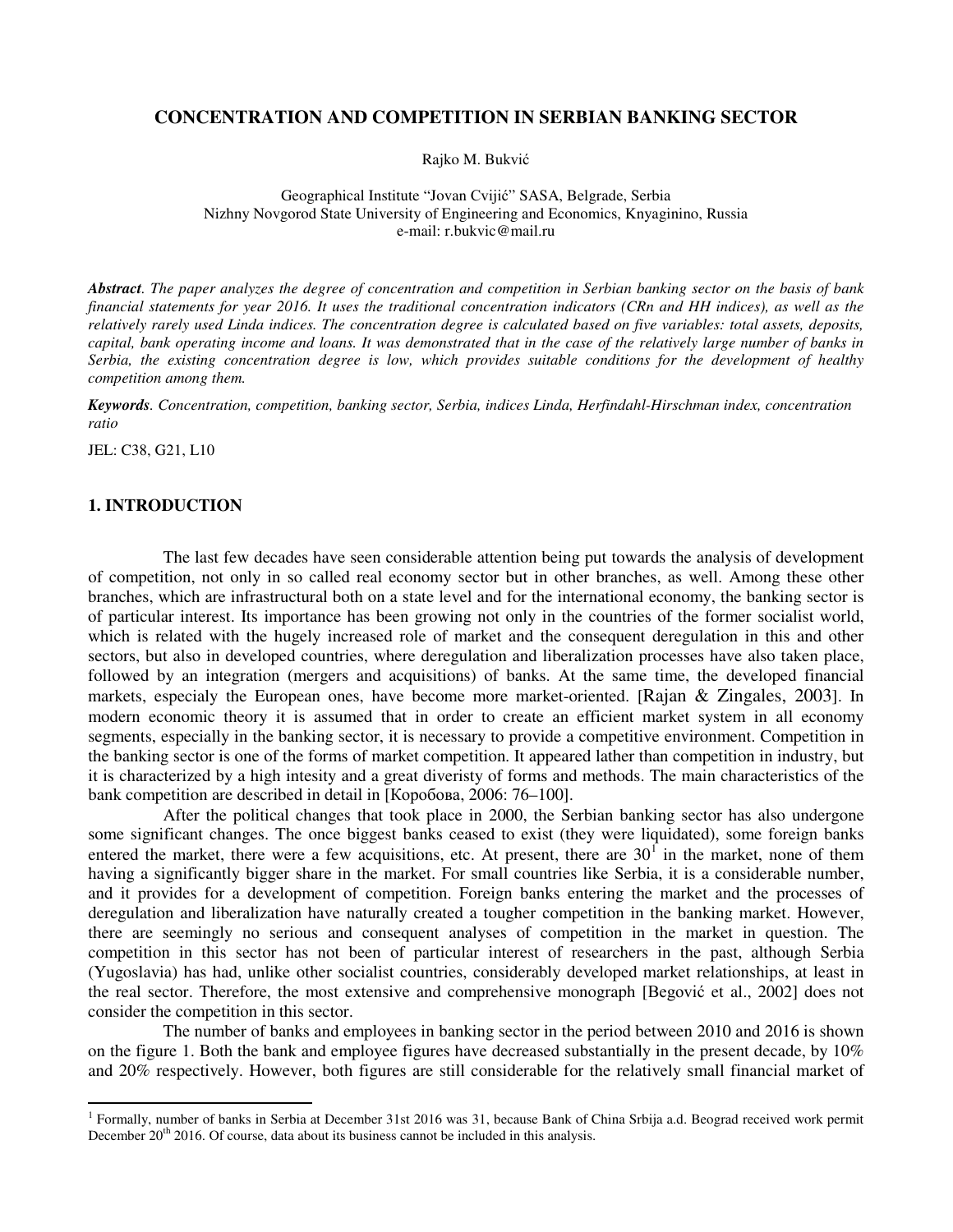Serbia. Out of the total number of banks, 8 are domestic while 22 are foreign. The domestic – foreign ratio in total assets is 23.3:76.7, and in capital it is 20.6:79.4. The total number of business units (all forms of business network parts: corporate offices, banking subsidiaries, branch offices, counters and other business units) amounts to 1719.



**Figure 1.** Number of banks and employees in banking sector in Serbia 2010–2016 Source: *Банкарски сектор у Србији. Квартални извештај*. (2010–2016)

# **2. METHODOLOGICAL EXPLANATIONS**

Competition in general and especially in the banking sector, is a complex process difficult to measure, since = there is no generally accepted or best approach to measuring it, nor is there a unit indicator. Therefore, different approaches have been developed in order to measure the degree of competition in a market. They can be divided into direct and indirect approaches. Direct approaches are based on the degree of market power, as the source of addition to the market price. The direct estimation assumes the existence of data about bank service prices and their marginal costs, which is often lacking. In those cases, we use the indirect estimation method, which can be structural and nonstructural. The first one is based on the paradigm "structure – behavior – result" and suggests using the market concentration degree to measure the degree of competition. The nonstructural estimation denies the correlation between concentration and competition, especially in systems with low entry and exit costs (contestable markets, see [Baumol, 1982]). Within this approach many models examine the relationships between banks performances depending on different exogenous factors (models Panzar-Rosse, Boone and others).

 Although we don't identify competition with concentration, our approach can formally be considered as structural. As this research is one of the first steps in competition analysis of the banking sector in Serbia is, we will not apply this approach. After all, concentration coefficients also can be used in the nonstructural approach. We can define concentration as it is defined in the OECD Glossary: "Concentration refers to the extent to which a small number of firms or enterprises account for a large proportion of economic activity such as total sales, assets or employment" [Khemani & Shapiro, 1993], without considering different contexts, which are observed by the Glossary.

Before carrying out an appropriate empirical analysis, an issue is to be resolved. It concerns the variables relative to banks and its business that are to be used. While in the case of manufacture and other branches in real economy sector this issue is less or more solved, the situation is different in the banking sector: variables such as volume of production or sales cannot be used. Therefore, other indicators are necessary. They can be, for instance, attracting deposits [Berger & Hannan, 1989], assets and deposits [Berger et al., 1999], assets, loans and deposits [Ljumović et al., 2014], deposits and loans to legal and physical persons [Коцофана и Стажкова, 2011], deposits, loans to legal and physical persons and assets [Ракша, 2010], deposits, loans to legal and physical persons and capital [Lončar & Rajić, 2012], assets, capital, loans, deposits, interest income and net profit (loss) after tax [Miljković et al., 2013]. A review of literature about the use of concentration measures in banking sector until the beginning of 2000s is given in [Bikker & Haaf, 2002b]. Finally, National Bank of Serbia's regular quarterly reports [Банкарски сектор у Србији. Квартални извештај, 2010–2016] give short surveys of concentration and competition in the banking sector, using nine financial balance variables: assets,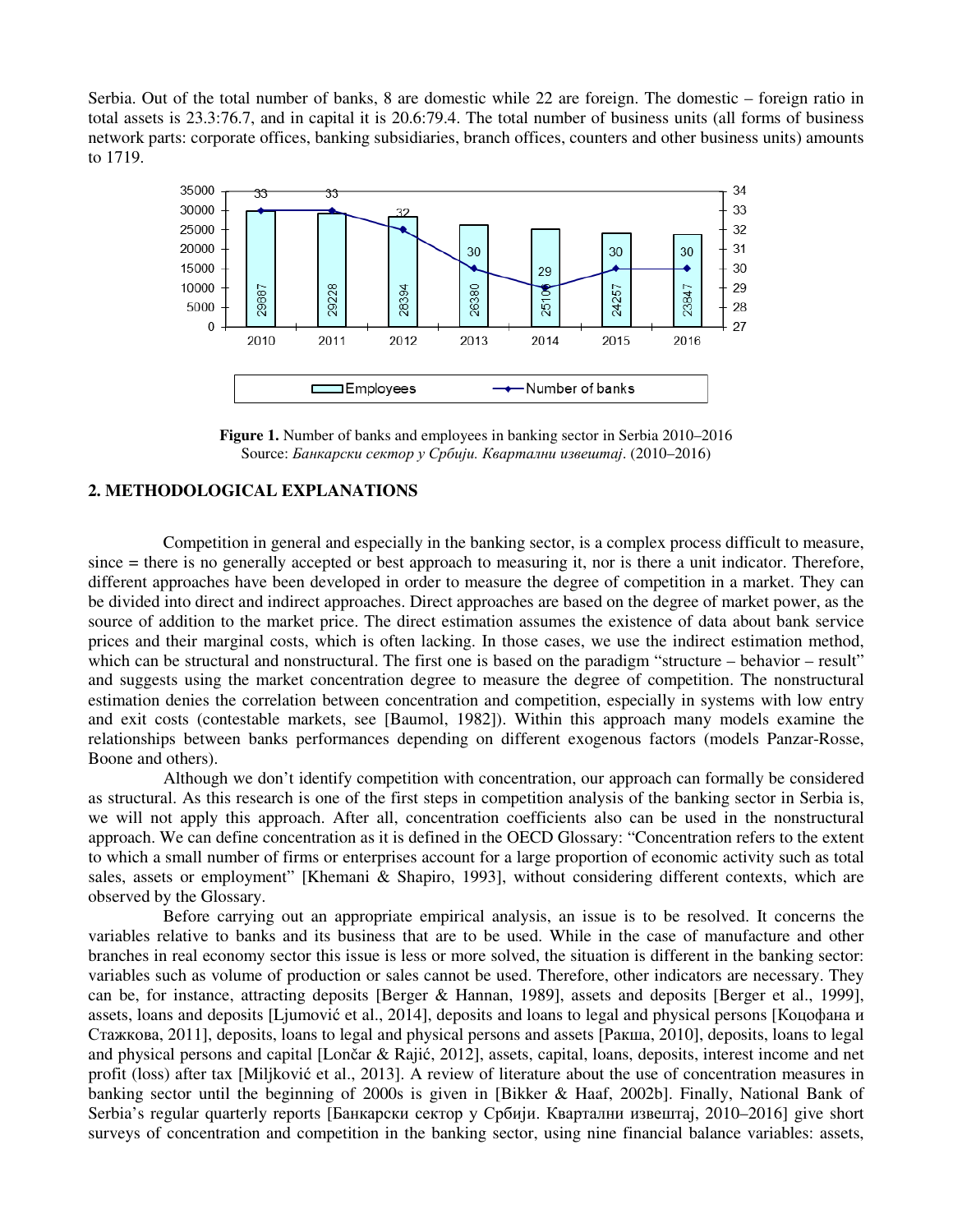loans (total), loans to population, loans to companies, deposits (total), deposits of population, income (total), interest income, income from fees and commissions. As we can notice, the most frequently used variable is total assets, although its use does not exclude other variables. We will also not limit our research to using only variable, therefore we have chosen five indicators: operating income, total assets, capital, deposits and loans. The choice is due not only to theoretical reasons, but also to the sources accessible to the author: bank financial statements available on the website of National Bank of Serbia [Биланс стања/успеха банака, 2017]. In this paper we will analyze the data for the year 2016, but in certain cases we will refer to works pertaining to the previous years.

The second methodological question is the choice of concentration indicators (index). Among the many indicators, see for instance [Martić, 1986], two have been used by researchers and by the practical antimonopoly policy: coefficients of concentration, or concentration ratios CRn (the share of n largest companies in a certain market, where n mostly stood for 4) and HH index (Herfindahl-Hirschman index, or simply Herfindahl index, the sum of the squares of the shares of all participants' in a market). Both indices are based on individual company shares in a market

$$
s_i = \frac{q_i}{q} \tag{1}
$$

where:  $Qi = volume of company production i$ ,  $Q = total production volume in an industry branch$ . Instead of the volume of production, other variables can be used, as it often occurs even in analyses within the real economy sector, for example income or company assets etc. Coefficients CRn are defined as the sum of n greatest shares, as follows:

$$
CRn = s_1 + s_2 + \dots + s_n = \sum_{i=1}^n s_i
$$
\n(2)

and coefficients (indices) HH as the sum of share squares of all participants in a market:

$$
I_{HH} = \sum_{i=1}^{m} (s_i)^2 \tag{3}
$$

We will also use these indices. But, unlike the mentioned work [Ljumović et al., 2014], where were used indices CR4 and CR8, we will use also index CR3. We consider, and this has been demonstrated on multiple occasions, that index CR8 is too high for Serbia, and therefore considered insignificant for the purpose of our work.

The advantages and disadvantages of the indicators (2) and (3) in literature are well described, see for example [Буквич, 2015]. We determined in our calculations both of these indicators, although slightly changed. In addition to that, considering their disadvantages, we choose one more index not yet used in Serbian literature, but also rarely used in other countries, especially in the so-called transition economies. One of the examples of its uses [Коцофана и Стажкова, 2011] refers to the banking sector (in Russia). This index (more precisely, the system of indices) is calculated by following general formula, which is developed into a specific formula for every value of m:

$$
IL_m = \frac{1}{m(m-1)} \sum_{i=1}^{m-1} \frac{m-i}{i} \cdot \frac{cni}{cm - cni} \tag{4}
$$

This index was constructed by the EU Commission consultant Rémo Linda [Linda, 1976]. As well as the index CRn, it is only calculated in case of the few (m) largest enterprises and, therefore, also analyzes the "nucleus" but not the "periphery" of the market in question. However, unlike the concentration ratio CRn, Linda-index (L-index) focuses on the differences in the market "nucleus". In other words, the L-index has to be considered in combination with the concentration-ratio, it measures the "oligopolistic equilibrium" by giving information about the relative shares and their evolution of the top-firms. We have already showed the advantages of the use of Linda-indices in [Буквич, 2013], although this article was primarily illustrative. The calculations of this index are alternate and demanding. Of course, the use of personal computers renders the last note insignificant.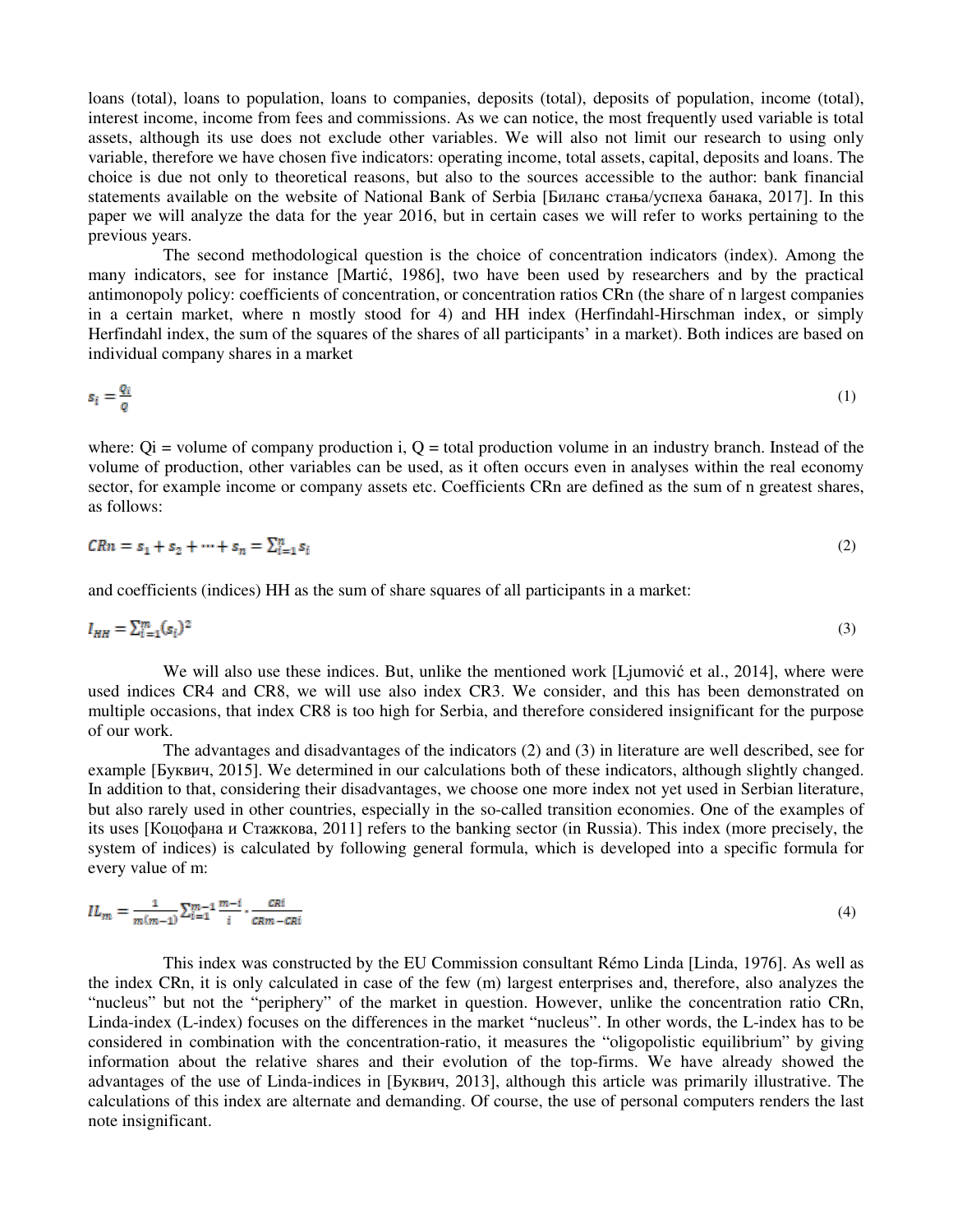In [Ljumović et al., 2014], [Lončar & Rajić, 2012] and [Miljković et al., 2013] Linda-index was not used, but CRn, HH and others were: reciprocity index, comprehensive concentration index or Horvath-index (CCI), Entropy-index (E-index) and Gini-coefficient. For our purposes, all other indices except the CRn index bear no importance.

### **3. CONCENTRATION AND COMPETITION IN SERBIAN BANKING SECTOR**

Unlike some empirical researches, which divide the banking sector into small, middle and large banks, see for example [Bikker & Haaf, 2002a], we will consider the whole sector as one set. Clearly, it doesn't mean that in a theoretical sense we prefer such approach. The main reason for our choice is obvious enough: regardless of the relatively large number of banks, the banking and financial markets in Serbia are small, by all relevant indicators: total bank assets in December 2016 amounted to 3.241.505 million dinars, while the capital equaled to 632.486 million dinars (by exchange rate of 1 euro  $= 123,4723$  dinars). Therefore, for this work purposes we don't find this division useful by any criteria.

| <b>TWOICE:</b> Concentration male of the belong familing beetor in 2010 |      |      |                 |           |  |
|-------------------------------------------------------------------------|------|------|-----------------|-----------|--|
| Criterion                                                               | CR3  | CR4  | CR <sub>8</sub> | <b>HH</b> |  |
| Total assets                                                            | 39.6 | 47.4 | 69.4            | 813       |  |
| Deposits and other liabilities                                          | 40.1 | 47.9 | 69.7            | 819       |  |
| Capital                                                                 | 38.7 | 47.4 | 73.6            | 882       |  |
| Operating income                                                        | 36.8 | 44.6 | 67.9            | 764       |  |
| Loans and receivables                                                   | 36.9 | 45.3 | 67.9            | 763       |  |

**Table 1**. Concentration indices in Serbian banking sector in 2016

Source: Based on Financial Statements, http://www.nbs.rs/internet/cirilica/50/50\_5.html

The degree of concentration according to traditional indices is shown on table 1. Coefficients CR3 were chosen, which are used in antimonopoly practice in many countries, as well as CR4, which was often used in research works in former Yugoslavia, see [Bukvić, 1999], also in monograph [Begović et al., 2002], and finally CR8. The table shows also Herfindahl-Hirschman indices, since the author had access to the financial statements of all the subjects, which is not always possible in similar analyses.

| Balance variable          | 2010. | 2011. | 2012. | 2013. | 2014. | 2015. | 2016. |
|---------------------------|-------|-------|-------|-------|-------|-------|-------|
| Assets                    | 629   | 660   | 678   | 741   | 794   | 796   | 813   |
| Loans (total)             | 649   | 722   | 721   | 774   | 771   | 763   | 736   |
| to population             | 687   | 684   | 687   | 714   | 715   | 729   | 728   |
| to companies              |       |       |       | 788   | 779   | 782   | 768   |
| Deposits (total)          | 720   | 714   | 726   | 777   | 818   | 816   | 817   |
| from population           | 796   | 799   | 811   | 866   | 903   | 930   | 939   |
| Income (total)            | 679   | 721   | 916   | 844   | 719   | 734   | 804   |
| interest income           | 620   | 640   | 678   | 712   | 736   | 734   | 737   |
| from fees and commissions | 739   | 722   | 760   | 828   | 849   | 860   | 879   |

**Table 2**. Hirschman-Herfindahl indices for chosen indicators in Serbian banking sector 2010–2016

Source: *Банкарски сектор у Србији. Квартални извештај*. (2010–2016)

In case of both coefficients (CRn and HH), the limits between different market concentration degrees are set arbitrarily. So, USA has been using HH-indices for market classifications since 1982. Before that, the limits had been set on 1,000 and 1,800, and since 2010, they have been 1,500 and 2,500 [Horizontal Merger Guidelines, 1997; Horizontal Merger Guidelines, 2010]. The antimonopoly authority in Russia uses the limits 45% and 70% for CR3, and 1,000 and 2,000 for HH to separate lowly, moderately, and highly concentrated markets [Федеральная антимонопольная служба, 2016]. The values of HH indices for all variants in our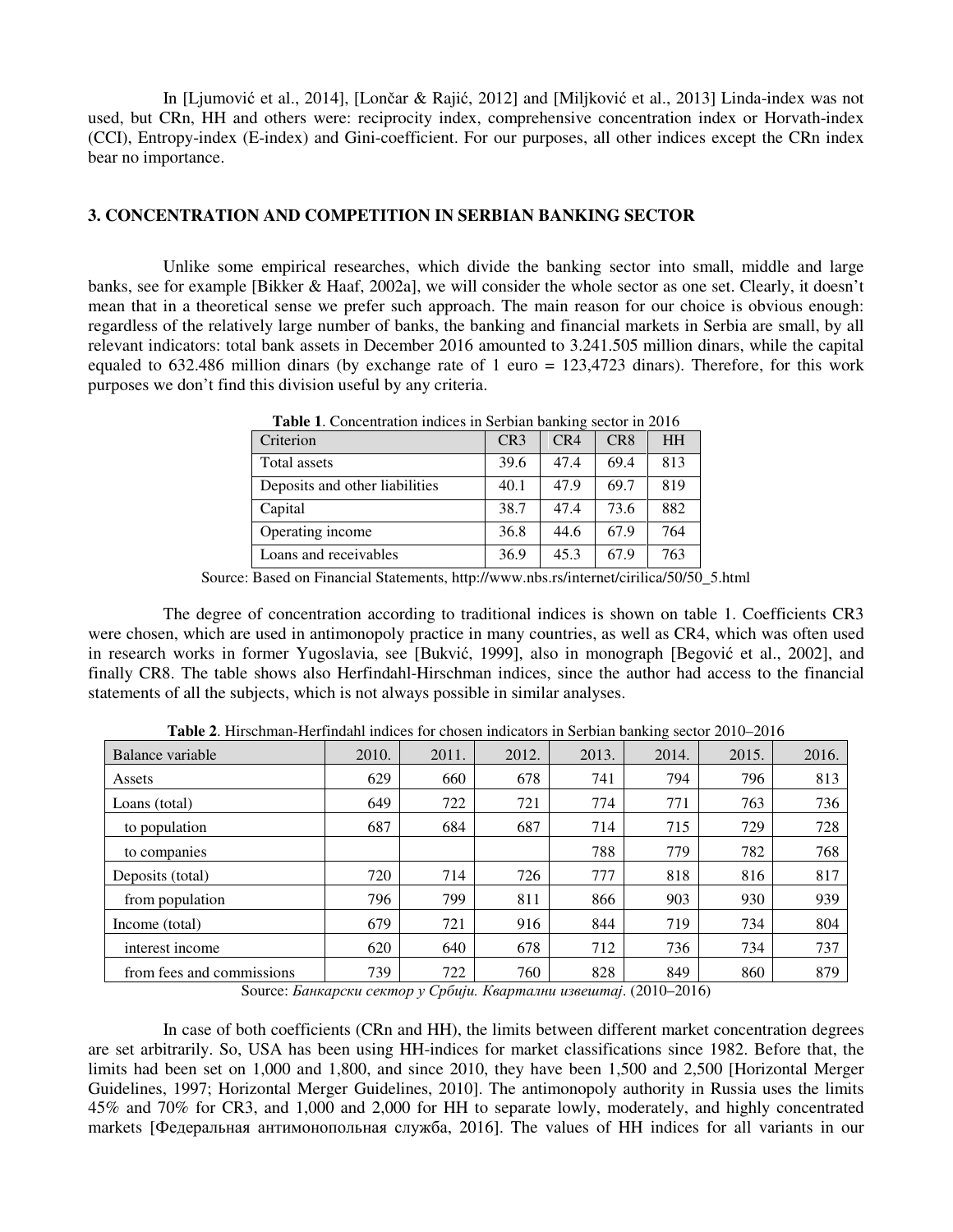analysis are less than 1,000, so the market should be classified as lowly concentrated. On the other hand, according to the CR3 index, it also belongs to non-concentrated markets, but if were to use the Cr4 index, we would have to classify the market as a moderately concentrated one (except for the third variant, the capital, but in that case, the value of CR4 is practically on the limit between a non-concentrated and a moderatelyconcentrated market).

 The indices of CRn and HH are also used by the National Bank of Serbia in the mentioned reviews of concentration and competition presented in the Bank's quarterly reports. However, due to reasons unknown to the author of this work, they do not use the indices CR3 and CR4, which are justified from the standpoint of small markets and a small number of participant in the market, but they use indices CR5 and CR10 instead, considering share of five, i.e. ten largest banks. We deem that the use of these indices inadequate adequate and will not consider them. Instead, we can consider the results obtained from the report through the use of HH index (see table 2).

All index values in table 2 are less than 1,000, therefore the market should by all indicators be classified as low concentrated. This is constantly emphasized in the reports. However, there is an obvious growth trend in practically all values, with a significant increase in some cases. In this sense, even if we ignore the problem of arbitrary limits between the different market concentration types, there is hardly any room for the satisfactory report estimations that are constantly being repeated («The banking market in Serbia is still characterized by a satisfactory level of competition and a low concentration of activity»). The paper [Miljković et al., 2013], that analyzes the period between 2008 and 2012, demonstrated a growth trend of HH index practically for all observed financial balances variables, with very small exceptions only in certain years and for some variables, so it can be concluded that there is an almost ten years' growth trend of HH indices in the Serbian banking sector.

 Clearly, other possible limits between lowly, moderately and highly concentrated markets could result in a different classification. This is one of the main flaws of the CRn and HH index use. Therefore, other approaches to researching concentration and competition are also necessary. One of them are Linda-indices. Unlike the previously mentioned ones, Linda-indices are meant to reveal the existence of oligopoly structures without using any arbitrarily established limits. In contrast, the index values indicate whether oligopoly is present or not in a given market. In the case of a competitive market, the index value decreases ( $IL_{m+1} > IL_m$  for all m). If this pattern is broken, it indicates that there is an oligopoly situation in a given market. In our case, only the third variant points out to the existence of oligopoly, which are the Linda-indices calculated on the basis of the capital value (see Table 3). Besides the Linda-indices (V1, V2, V3, V4, and V5, for five values in Table 1), it also shows the column (PE). It represents the so-called perfect equilibrium curve, which is the situation of perfect equality among the participants in a marketplace. The shares of such perfect competitors are the same one to another, and equal to the value  $1/n$  (n = number of participants in market).

| IL              | V <sub>1</sub> | V <sub>2</sub> | V <sub>3</sub> | V <sub>4</sub> | V <sub>5</sub> | <b>PE</b> |
|-----------------|----------------|----------------|----------------|----------------|----------------|-----------|
|                 |                |                |                |                |                | 1         |
| IL2             | 0.6892         | 0.6317         | 0.9668         | 0.7618         | 0.6980         | 0.5       |
| IL3             | 0.4897         | 0.4750         | 0.6234         | 0.5078         | 0.4815         | 0.333     |
| $\mathsf{II}$   | 0.4154         | 0.4132         | 0.4398         | 0.4058         | 0.3787         | 0.25      |
| IL <sub>5</sub> | 0.3459         | 0.3493         | 0.3405         | 0.3237         | 0.3212         | 0.2       |
| IL <sub>6</sub> | 0.3174         | 0.3323         | 0.2822         | 0.2943         | 0.3019         | 0.167     |
| IL7             | 0.2993         | 0.3025         | 0.2540         | 0.2717         | 0.2758         | 0.143     |
| IL <sub>8</sub> | 0.2749         | 0.2708         | 0.2665         | 0.2523         | 0.2514         | 0.125     |
| IL9             | 0.2535         | 0.25098        | 0.2662         | 0.2309         | 0.2392         | 0.111     |
| IL10            | 0.2121         | 0.20947        | 0.2272         | 0.1954         | 0.2004         | 0.1       |

**Table 3**. Linda indices за изабране показатеље у банковном сектору Србије у 2016.

Source: Обрачун на основу Financial Statements, http://www.nbs.rs/internet/cirilica/50/50\_5.html

 The third variant (variable V3, i.e. capital) indicates oligopoly (IL8>IL7): the sequence of indices ILi is not monotonically decreasing function. However, the observed variable (capital), as residual of assets and liabilities, is the "worst quality" variable among the chosen ones. Therefore, having taken into consideration the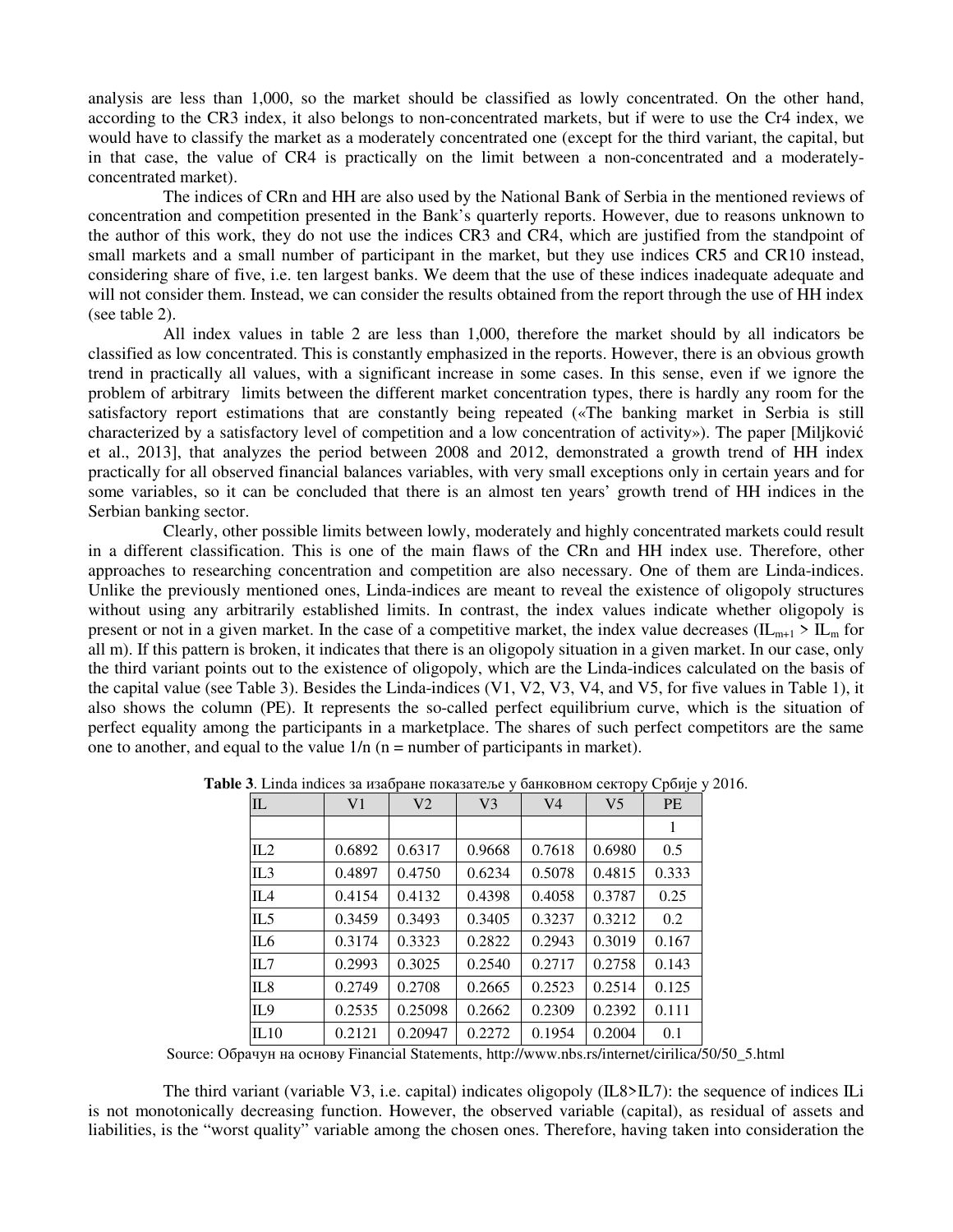other results from Table 3, it could be said with great certainty that the results obtained by coefficients CR3, CR4 and HH were confirmed, i.e. that the Serbian banking sector in 2016 is lowly concentrated. And this is the good foundation for competition development.



**Figure 2**. Linda indices for assets and "perfect equilibrium" curve for banking sector, Serbia 2016 Source: On the base of Financial Statements, http://www.nbs.rs/internet/cirilica/50/50\_5.html



**Figure 3**. Linda indices for capital and "perfect equilibrium" curve for banking sector, Serbia 2016 Source: On the base of Financial Statements, http://www.nbs.rs/internet/cirilica/50/50\_5.html

The graphical representation of Linda-index is also of great interest (see Figures 2 and 3). It shows indices for assets (Figure 2), as the most widely-used balance variable for the purposes of such analyses of concentration and competition in the banking sector. It also shows indices for capital (Figure 3), where, as shown in Table 3, there is a suspicion of oligopolistic structures. Unlike the indices CRn, which are a monotonically increasing function as each next participant is added (CR1<CR2<…<CRn), Linda indices form a broken curve (Figures 2 and 3). The area between IL and PE is named "oligopolistic arena" and it even visually shows the difference between the real situation and an ideal, perfect competition.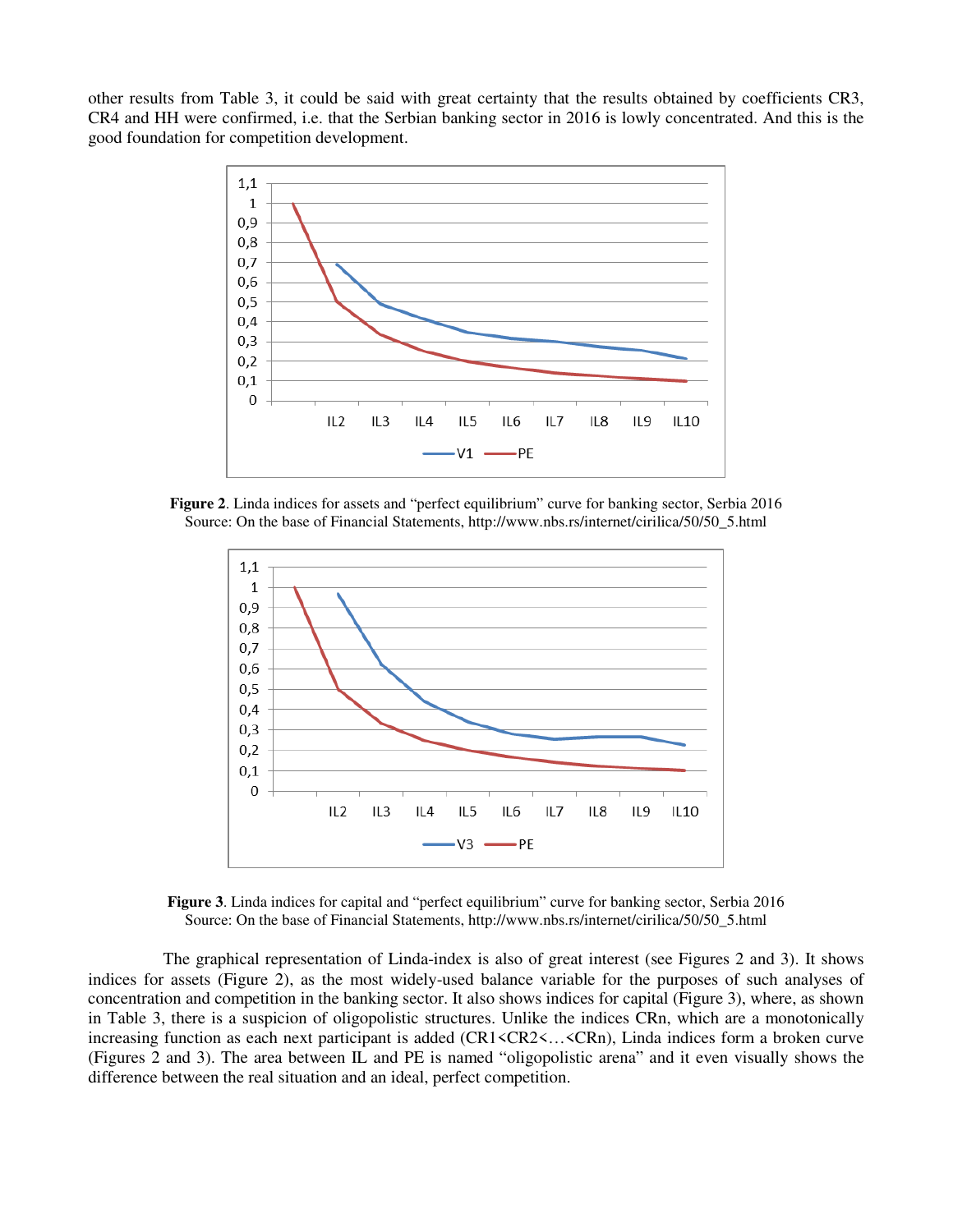

**Figure 4**. The shares of leading banks in total banking sector capital Source: On the base of Financial Statements, http://www.nbs.rs/internet/cirilica/50/50\_5.html

The bank shares in the total banking sector capital are shown on Figure 4. They suggest, that the first seven banks form an oligopolistic structure – the seventh one in range (Société Générale) is greater by over 70% in terms of capital than the next, eighth one (Sberbank) (the shares are 6.4 : 3.7). If so, of course, this could be a case of so-called loose oligopoly, in which, by theoretical propositions, 6–7 firms participate in a market with a 70–80% share. In our case, this share for the first seven firms is 69.9%. Therefore, such a conclusion can be drawn. The state of the banking market must be permanently observed, because the values of coefficients HH, even CR4 are close to being moderately concentrated. As shown previously, the National Bank of Serbia does so, although through the use of simple instruments.

### **4. CONCLUSION**

 Banking market in Serbia is characterized by a relatively large number of banks (30). Among them there are no prominently large banks. According to all the chosen indicators (operating income, total assets, deposits and capital), the greatest share is held by the Intesa Bank (16.4; 19.6; 16.6; 17.0 and 15.8%, respectively). The concentration indices (CR3, CR4, HH and Linda indices IL) indicate a low concentration degree, although close to being moderately concentrated, but also an absence of oligopoly, with the mentioned exception. Even though this does not assume the existence of true competition, these results point out to good perspectives for creation and development of competition. In fact, we could consider that our results confirm the results obtained by [Lončar & Rajić, 2012] and [Miljković et al., 2013], which referred to three quarters of 2012, as well as those of [Ljumović et al., 2014], for the period between 2003 and 2012. However, we should take account of slight growth in concentration. It is difficult to compare the results of these works due to the differing approaches that were used, although the application of the HH index is a solid foundation for comparison in such cases.

As banking competition is very complex, this paper should be considered as one of the first analyses of concentration and competition in banking, and in the Serbian financial market in general. We hope that it will be a research subject of other researchers. New approaches would, naturally, be desirable in such future researches.

In addition to the fact that the concentration degree is not high despite its increase, more attention should be put towards the actions of banks in the market, which falls under the scope of regulation and control. In particular, the issues of collusion and deals between banks should be dealt with, although they have not been considered in this paper.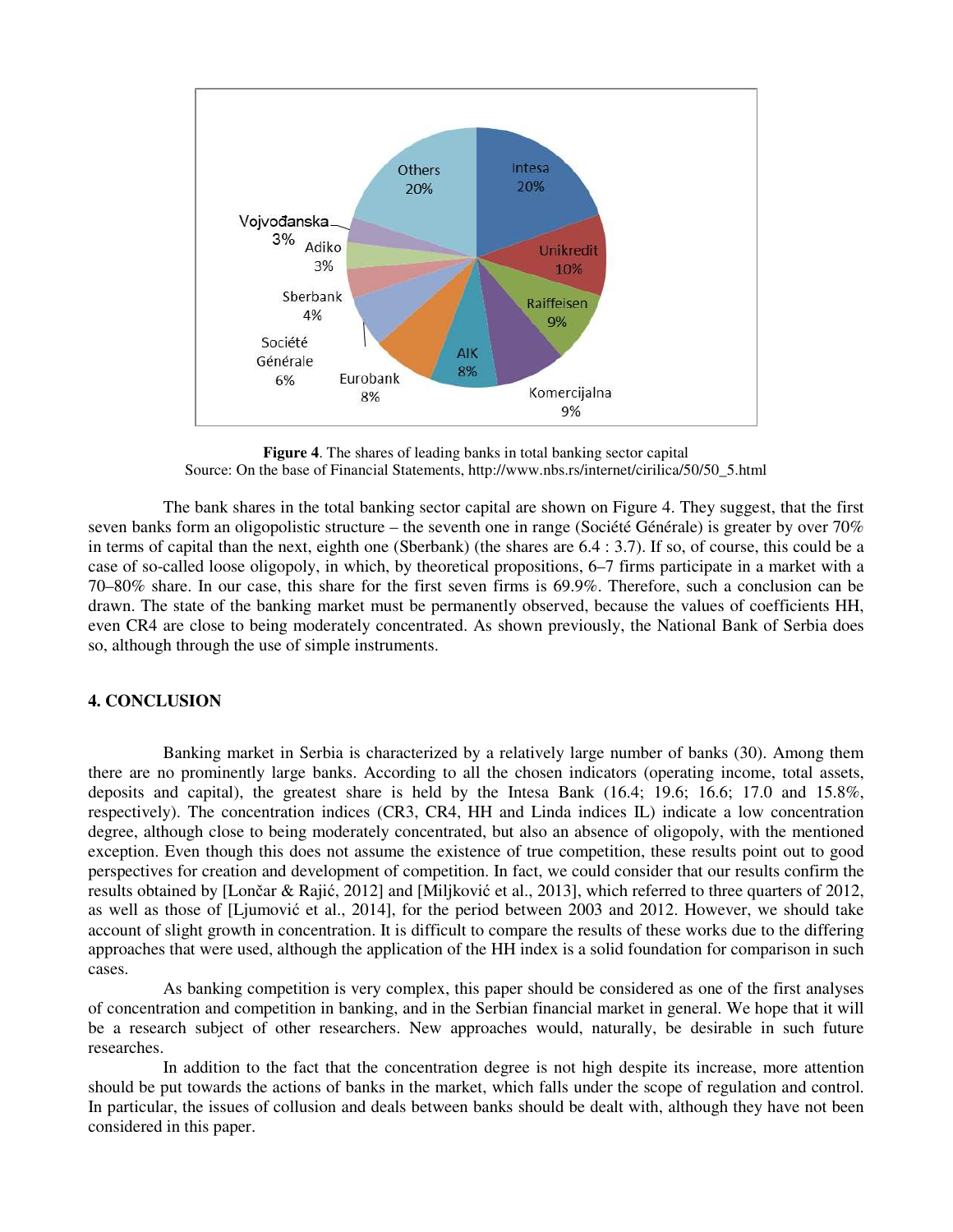# **5. ACKNOWLEDGMENT**

The article is part of the project № III47007, funded by the Ministry of Education, Science and Technological Development of the Republic of Serbia. The first, short version of this research was presented at the international conference «Современные достижения науки и пути инновационного восхождения экономики региона, страны», held on May 18th 2017 at Komrat State University, and published in Proceedings [Буквич 2017]. Special thanks go to Miss Milana Bukvić for the translation into English.

# **6. REFERENCES**

- [1] Baumol, W.J. (1982) Contestable Markets An Uprising in the Theory of Industry Structure, *The American Economic Review*, 72 (1), 1–15.
- [2] Begović, B.; R. Bukvić, B. Mijatović, M. Paunović, R. Sepi & D. Hiber. (2002) *Competition Policy in FR Yugoslavia – Existing Market Structures and Competition Institutions*, Belgrade: Center for Liberaldemocratic Studies.
- [3] Berger, A.N.; R.S.Demsetz, P.E. Strahan. (1999) The consolidation of the financial services industry: Causes, consequences, and implications for the future, *Journal of Banking & Finance*, 23 (02–04), 135– 194.
- [4] Berger, A.N. & T.H. Hannan. (1989) The Price-Concentration Relationship in Banking, *The Review of Economics and Statistics*, 71 (2), 291–299.
- [5] Bikker, J.A. & K. Haaf. (2002a) Competition, concentration and their relationship: An empirical analysis of the banking industry, *Journal of Banking & Finance*, 26 (11), 2191–2214.
- [6] Bikker, J.A. & K. Haaf. (2002b) Measures of Competition and Concentration in the Banking Industry: a Review of the Literature, *Economic & Financial Modelling*, 9 (2), 53–98.
- [7] Bukvić, R. (1999) Istraživanja tržišnih struktura u privredi druge Jugoslavije, *Ekonomika*, 35 (1), 4–16. /Researches of the Market Structures in the Economy of the Former Yugoslavia, *Ekonomika*, 35 (1), 4–16. In Serbian./
- [8] Horizontal Merger Guidelines, U.S. Department of Justice and the Federal Trade Commission, Issued: April 2, 1992, Revised: April 8, 1997. www.justice.gov/atr/public/guidelines/hmg.pdf
- [9] Horizontal Merger Guidelines, U.S. Department of Justice and the Federal Trade Commission, Issued: August 19, 2010. www.justice.gov/atr/public/guidelines/hmg-2010.pdf
- [10] Khemani R.S. & D.M. Shapiro (compiled by) (1993). *Glossary of Industrial Organisation Economics and Competition Law*, commissioned by the Directorate for Financial, Fiscal and Enterprise Affairs, OECD.
- [11] Linda, R. (1976) Methodology of concentration analysis applied to the study of industries and markets, Brussels: Commission of the European Communities.
- [12] Ljumović, I.; V. Pavlović, J.M. Cvijanović. (2014) Two Aspects of Concentration in Serbian Banking Sector, *Industrija*, 42 (3), 61–77.
- [13] Lončar, D. & V. Rajić. (2012) Concentration and Competitiveness of Banking Market in Serbia: Current Situation and Possible Future Changes under the Influence of Market Consolidation, *Ekonomika preduzeća*, 60 (7–8), 372–385.
- [14] Martić, Lj. *Mjere nejednakosti i siromaštva*, Zagreb: Brotehnika, 1986. /Unequality and Poverty Measures, Zagreb: Birotehnika, 1986. In Croatian./
- [15] Miljković, M.; S. Filipović, S. Tanasković. (2013) Market Concentration In The Banking Sector Evidence From Serbia, *Industrija*, 41 (2), 7–25.
- [16] Rajan, R.G. & L. Zingales. (2003). Banks and Markets: The Changing Character of European Finance, NBER Working Paper 9595, Cambridge.
- [17] *Банкарски сектор у Србији. Квартални извештај*. (2010–2016) Београд: Народна банка Србије. /Banking Sector in Serbia. Quarterly Report. (2010–2016) Belgrade: National Bank of Serbia. In Serbian./